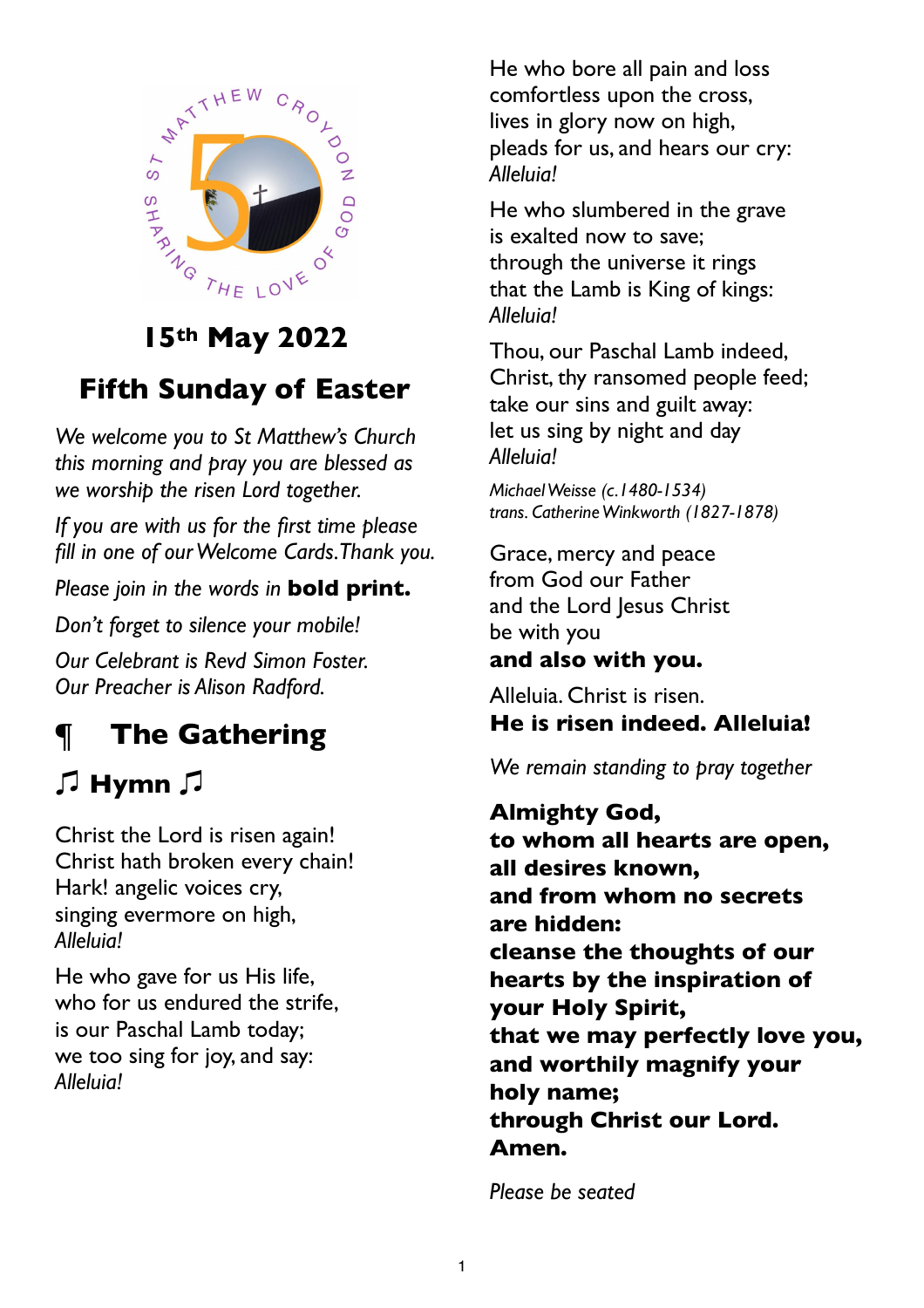### **The Confession and Absolution**

### **Invitation to confession**

In baptism we died with Christ, so that as Christ was raised from the dead, we might walk in newness of life. Let us receive new life in him as we confess our sins in penitence and faith.

*cf Romans 6.4*

Lord Jesus, you raise us to new life. Lord, have mercy.

#### **Lord, have mercy.**

Lord Jesus, you forgive us our sins. Christ, have mercy.

#### **Christ, have mercy.**

Lord Jesus, you feed us with the living bread. Lord, have mercy.

#### **Lord, have mercy.**

Almighty God,

who forgives all who truly repent, have mercy upon you, pardon and deliver you from all your sins, confirm and strengthen you in all goodness, and keep you in life eternal; through Jesus Christ our Lord.

### **Amen.**

*Please stand* 

## **Gloria in Excelsis**

### **All glory be to God on high! And peace to His people on the earth.**

**Lord God, almighty God and Father,**

**we give you thanks for your glory.**

**Lamb of God, only Son of the Father,**

**you sit at the right hand of God, you take away the sins of the world,**

**have mercy on us, receive our prayer.**

**For you alone are the holy one, for you only are the Lord most high, Jesus Christ with the Holy** 

**Spirit,**

**in the glory of God the Father. Amen.**

## **The Collect**

*A period of silent prayer*

Risen Christ,

your wounds declare your love for the world and the wonder of your risen life: give us compassion and courage to risk ourselves for those we serve, to the glory of God the Father.

#### **Amen.**

# **¶ The Liturgy of the Word**

Let us prepare ourselves for the Word of God as it comes to us in the reading of Holy Scripture.

### **Our hearts and minds are open.**

*Please be seated*

## **First Reading**

#### *Acts 11.1-18*

The apostles and the believers who were in Judea heard that the Gentiles had also accepted the word of God. 2So when Peter went up to Jerusalem, the circumcised believers criticised him, 3saying, 'Why did you go to uncircumcised men and eat with them?'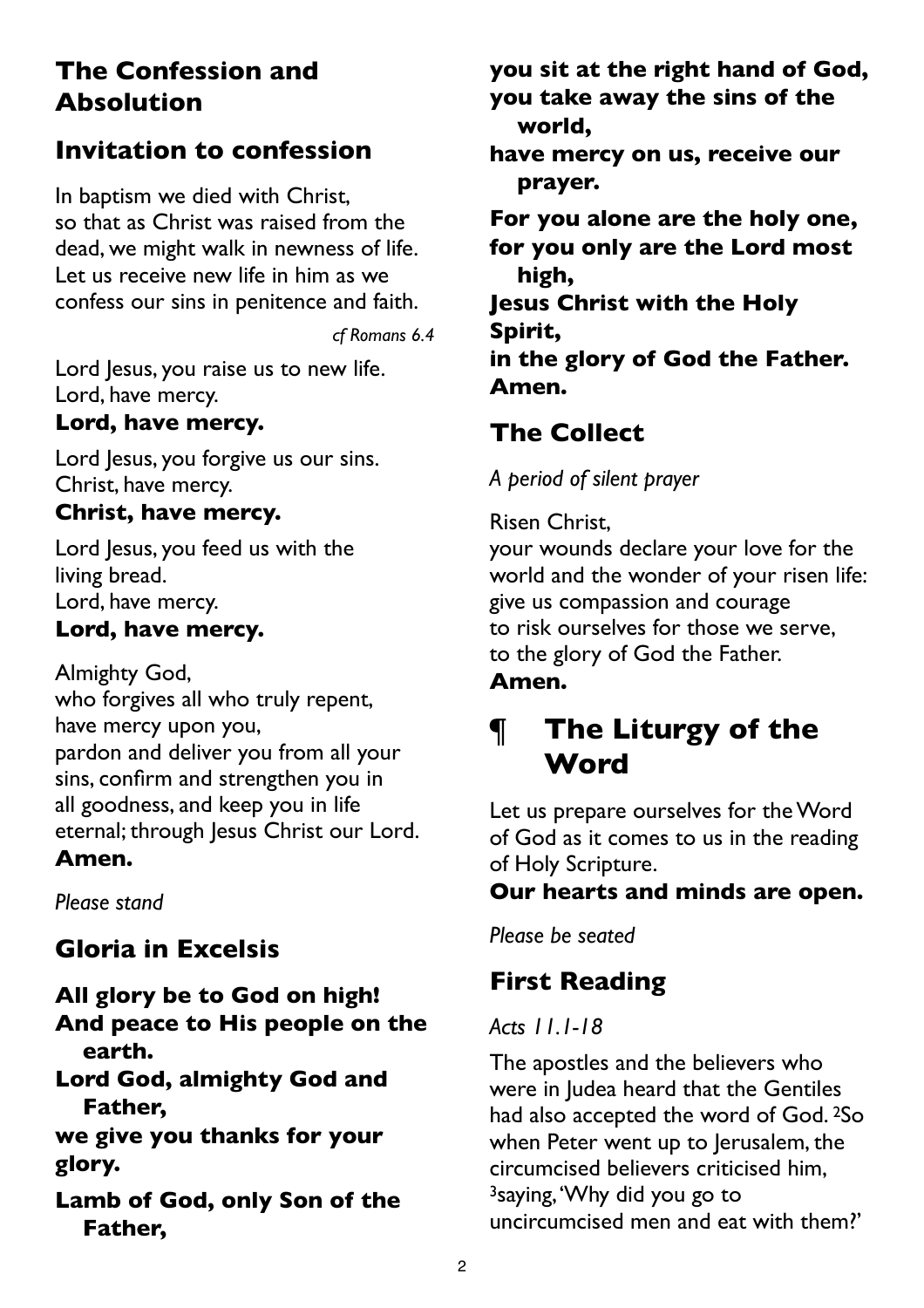4Then Peter began to explain it to them, step by step, saying, 5'I was in the city of Joppa praying, and in a trance I saw a vision. There was something like a large sheet coming down from heaven, being lowered by its four corners; and it came close to me. 6As I looked at it closely I saw four-footed animals, beasts of prey, reptiles, and birds of the air. 7I also heard a voice saying to me, "Get up, Peter; kill and eat." <sup>8</sup>But I replied, "By no means, Lord; for nothing profane or unclean has ever entered my mouth." 9But a second time the voice answered from heaven, "What God has made clean, you must not call profane." 10This happened three times; then everything was pulled up again to heaven. <sup>11</sup>At that very moment three men, sent to me from Caesarea, arrived at the house where we were. 12The Spirit told me to go with them and not to make a distinction between them and us. These six brothers also accompanied me, and we entered the man's house. <sup>13</sup>He told us how he had seen the angel standing in his house and saying, "Send to Joppa and bring Simon, who is called Peter; 14he will give you a message by which you and your entire household will be saved." <sup>15</sup>And as I began to speak, the Holy Spirit fell upon them just as it had upon us at the beginning. 16And I remembered the word of the Lord, how he had said, "John baptized with water, but you will be baptized with the Holy Spirit." <sup>17</sup>If then God gave them the same gift that he gave us when we believed in the Lord Jesus Christ, who was I that I could hinder God?' 18When they heard this, they were silenced. And they praised God, saying, 'Then God has given even to the Gentiles the repentance that leads to life.'

This is the word of the Lord. **Thanks be to God.**

*We stand to sing*

# 㽈 **Song** 㽈

Father, we love You, we worship and adore You, glorify Your name in all the earth. glorify Your name, glorify Your name, glorify Your name in all the earth.

Jesus, we love You…

Spirit, we love You…

*Donna Adkins (b. 1940) © 1976 Maranatha! Music. Administered by CopyCare*

*Please be seated*

*The children leave for Young Church*

## **Second Reading**

#### *Revelation 21.1-6*

I, John, saw a new heaven and a new earth; for the first heaven and the first earth had passed away, and the sea was no more. 2And I saw the holy city, the new Jerusalem, coming down out of heaven from God, prepared as a bride adorned for her husband. 3And I heard a loud voice from the throne saying,

'See, the home of God is among mortals.

He will dwell with them;

they will be his peoples,

and God himself will be with them;

4he will wipe every tear from their eyes.

Death will be no more;

mourning and crying and pain will be no more,

for the first things have passed away.'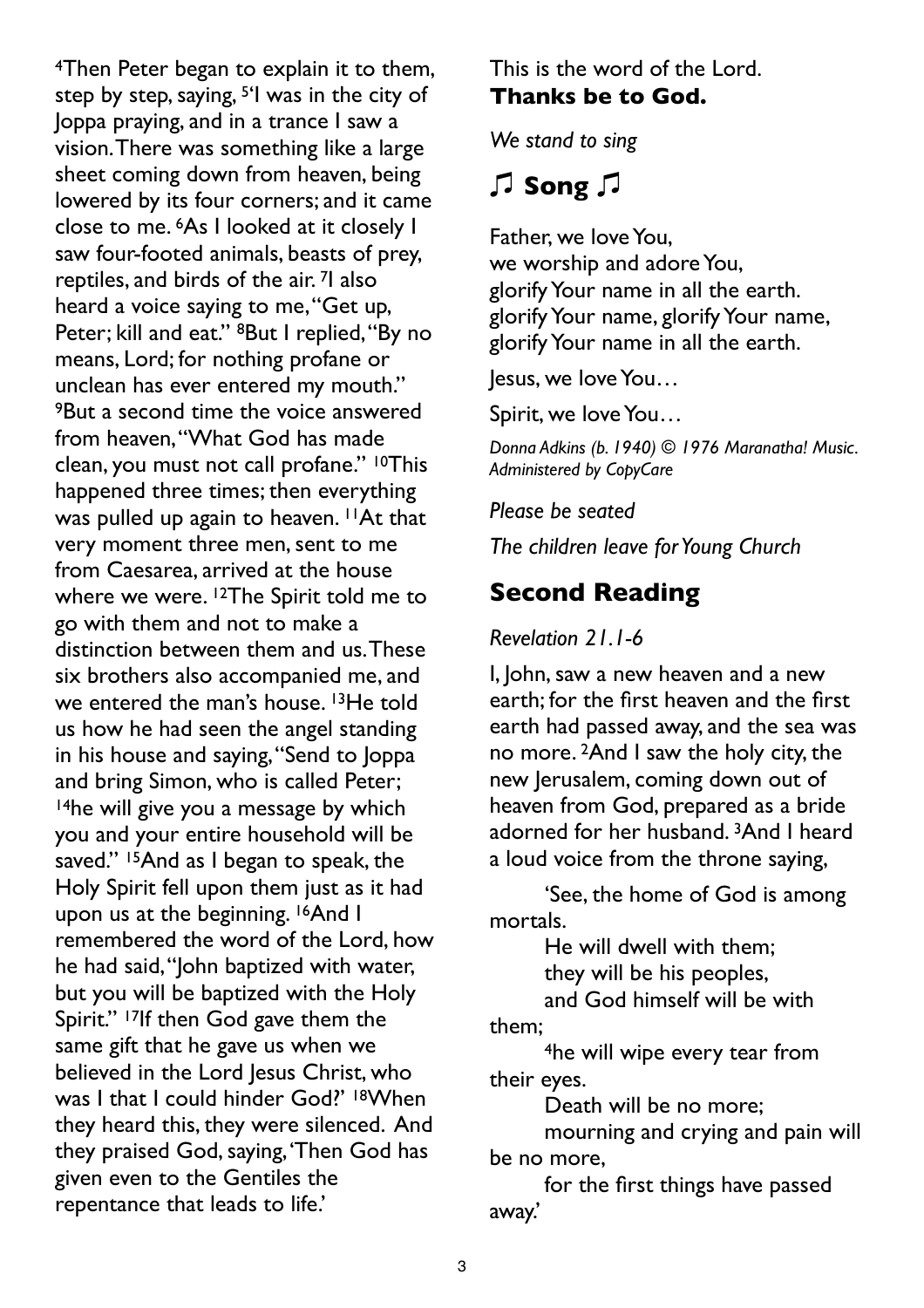5And the one who was seated on the throne said, 'See, I am making all things new.' Also he said, 'Write this, for these words are trustworthy and true.' <sup>6</sup>Then he said to me, 'It is done! I am the Alpha and the Omega, the beginning and the end. To the thirsty I will give water as a gift from the spring of the water of life.'

This is the word of the Lord.

#### **Thanks be to God.**

Let us stand to greet the Gospel of **Christ** 

## **The Gospel**

Alleluia, alleluia alleluia.

#### **Alleluia, alleluia, alleluia.**

I am the first and the last, says the Lord, and the living one; I was dead, and behold I am alive for evermore.

#### **Alleluia, alleluia, alleluia.**

The Lord be with you

#### **and also with you.**

Hear the Gospel of our Lord Jesus Christ according to John. **Glory to you, O Lord.**

#### *John 13.31-35*

During the supper, when Judas had gone out, Jesus said, 'Now the Son of Man has been glorified, and God has been glorified in him. 32If God has been glorified in him, God will also glorify him in himself and will glorify him at once. 33Little children, I am with you only a little longer. You will look for me; and as I said to the Jews so now I say to you, "Where I am going, you cannot come." 34I give you a new commandment, that you love one another. Just as I have loved you, you also should love one another. 35By this

everyone will know that you are my disciples, if you have love for one another.'

This is the Gospel of the Lord. **Praise to you, O Christ.**

*Please be seated* 

### **The Sermon**

Let us stand to declare our faith in the resurrection of our Lord Jesus Christ.

### **The Creed**

**Christ died for our sins in accordance with the Scriptures; he was buried; he was raised to life on the third day in accordance with the Scriptures; afterwards he appeared to his followers, and to all the apostles: this we have received, and this we believe. Amen.**

*Please be seated*

## **Prayers of Intercession**

As a royal priesthood, let us pray to the Father through Christ who ever lives to intercede for us.

Reveal your kingdom among the nations; may peace abound and justice flourish.

Especially we pray for… Your name be hallowed.

#### **Your kingdom come.**

Send down upon us the gift of the Spirit and renew your Church with power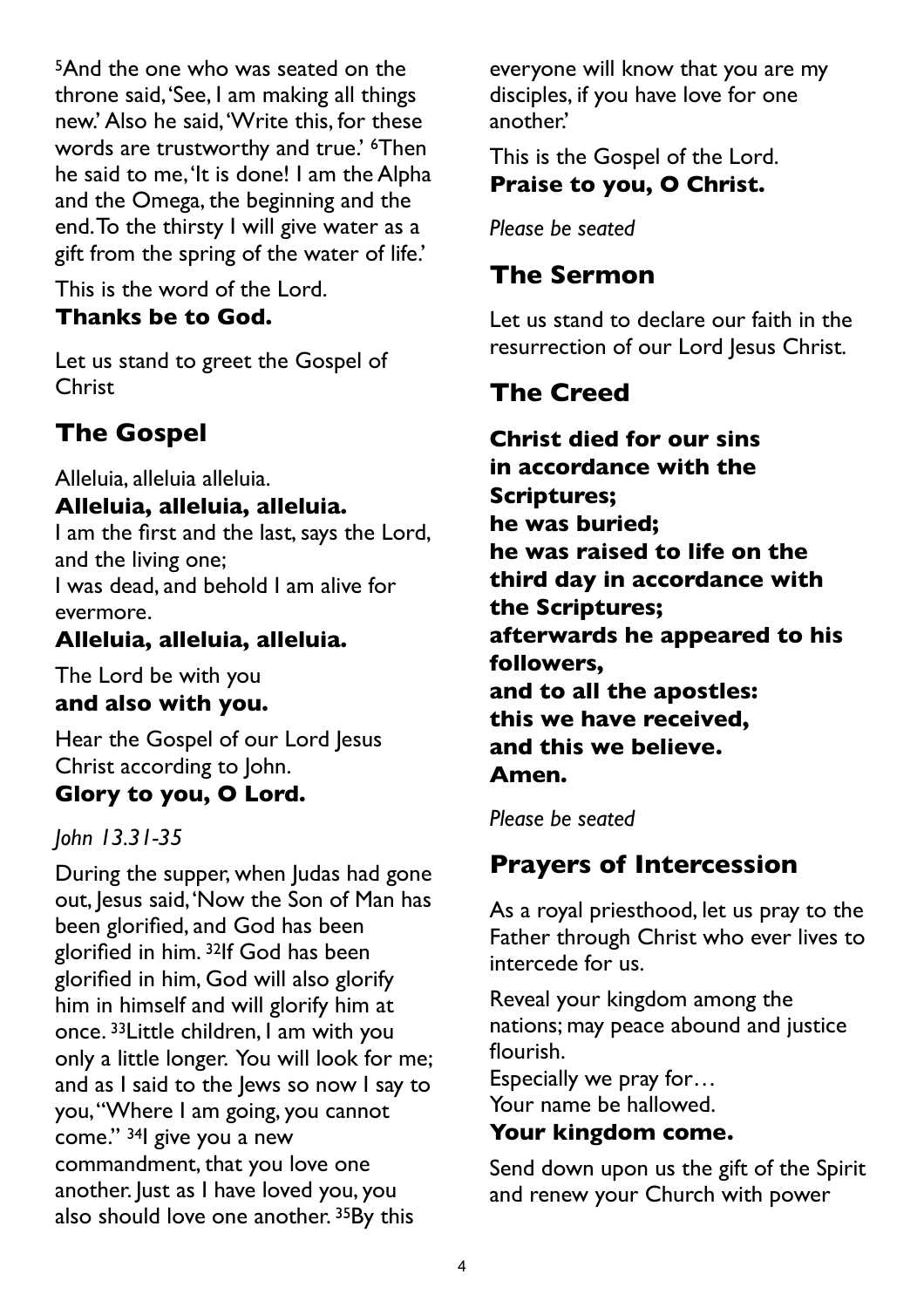from on high. Especially we pray for… Your name be hallowed.

### **Your kingdom come.**

Deliver the oppressed, strengthen the weak, heal and restore your creation. Especially we pray for… Your name be hallowed.

#### **Your kingdom come.**

Rejoicing in the fellowship of the Church on earth, we join our prayers with all the saints in glory. Especially we remember… Your name be hallowed.

#### **Your kingdom come.**

Merciful Father,

**accept these prayers for the sake of your Son, our Saviour, Jesus Christ. Amen.**

# **¶ The Liturgy of the Sacrament**

*Please stand* 

# **The Peace**

The risen Christ came and stood among his disciples and said, 'Peace be with you.' Then were they glad when they saw the Lord. Alleluia. *cf John 20.19* The peace of the Lord be always with you

#### **and also with you.**

Let us offer one another a sign of God's peace.

# 㽈 **Hymn** 㽈

Glorious things of thee are spoken, Zion, city of our God; He whose word cannot be broken

formed thee for His own abode. On the Rock of Ages founded, what can shake thy sure repose? With salvation's walls surrounded, thou may'st smile at all thy foes.

See, the streams of living waters, springing from eternal love, well supply thy sons and daughters, and all fear of want remove. Who can faint while such a river ever flows their thirst to assuage? Grace which, like the Lord, the giver, never fails from age to age.

Round each habitation hovering, see the cloud and fire appear for a glory and a covering, showing that the Lord is near. Thus they march, the pillar leading, light by night and shade by day; daily on the manna feeding which He gives them when they pray.

Saviour, if of Zion's city I through grace a member am, let the world deride or pity, I will glory in Thy Name. Fading is the worldling's pleasure, all his boasted pomp and show; solid joys and lasting treasure none but Zion's children know.

*John Newton (1725-1807)*

**Yours, Lord, is the greatness, the power, the glory, the splendour, and the majesty; for everything in heaven and on earth is yours. All things come from you, and of your own do we give you.**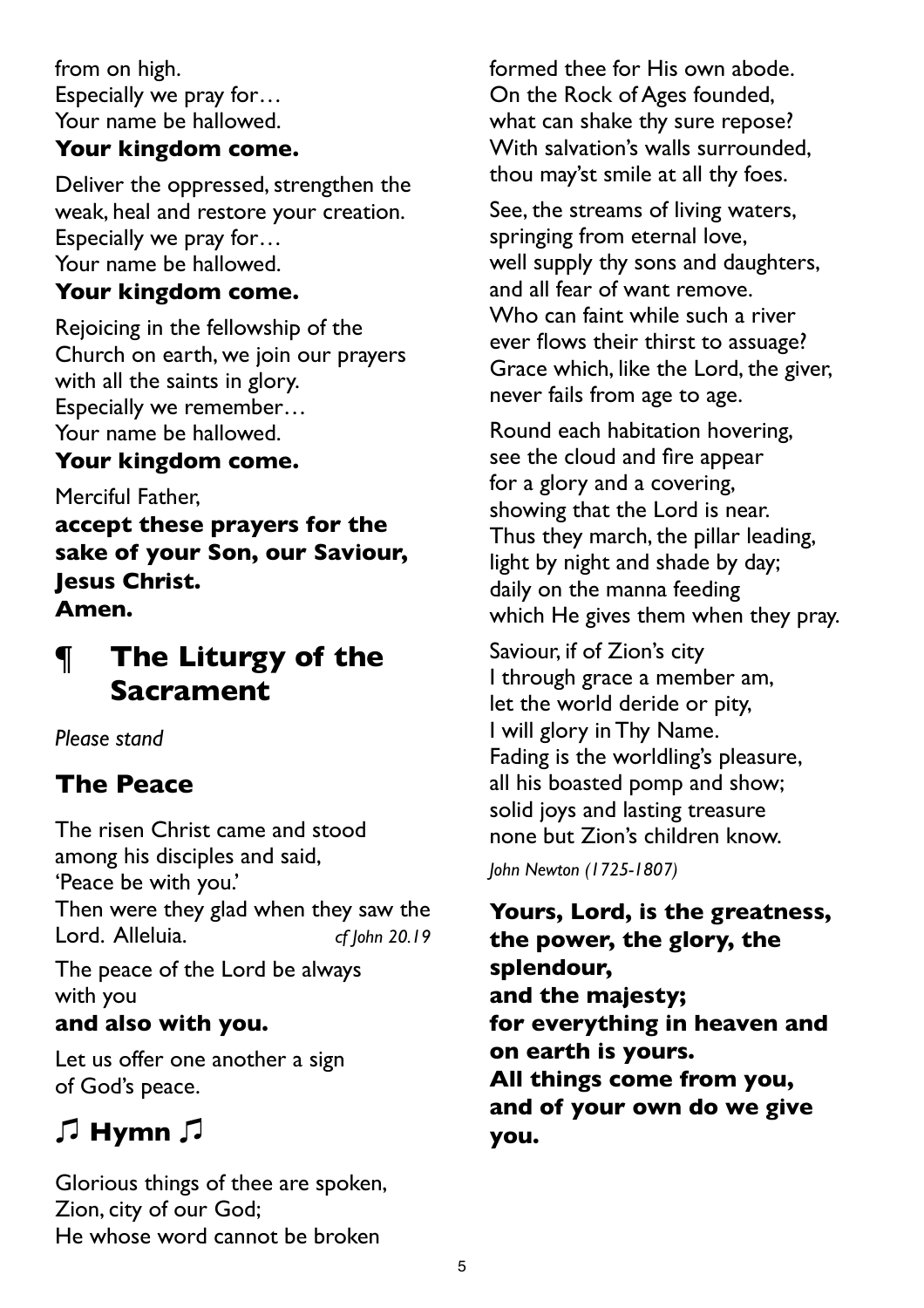# **The Eucharistic Prayer (E)**

The Lord is here. **His Spirit is with us.**

Lift up your hearts. **We lift them to the Lord.**

Let us give thanks to the Lord our God. **It is right to give thanks and praise.**

It is indeed right, our duty and our joy, always and everywhere to give you thanks, almighty and eternal Father, and in these days of Easter to celebrate with joyful hearts the memory of your wonderful works. For by the mystery of his passion Jesus Christ, your risen Son, has conquered the powers of death and hell and restored in men, women and children the image of your glory. He has placed them once more in paradise and opened to them the gate of life eternal.

And so, in the joy of this Passover, earth and heaven resound with gladness while angels and archangels and the powers of all creation sing for ever the hymn of your glory:

**Holy, holy, holy Lord, God of power and might, heaven and earth are full of your glory. Hosanna in the highest. Blessed is he who comes in the name of the Lord. Hosanna in the highest.**

We praise and bless you, loving Father, through Jesus Christ, our Lord; and as we obey his command, send your Holy Spirit, that broken bread and wine outpoured may be for us the body and blood of your dear Son.

On the night before he died he had supper with his friends and, taking bread, he praised you. He broke the bread, gave it to them and said:

Take, eat; this is my body which is given for you;

do this in remembrance of me.

When supper was ended he took the cup of wine.

Again he praised you,

gave it to them and said:

Drink this, all of you;

this is my blood of the new covenant, which is shed for you and for many for the forgiveness of sins.

Do this, as often as you drink it, in remembrance of me.

So, Father, we remember all that Jesus did, in him we plead with confidence his sacrifice made once for all upon the cross.

Bringing before you the bread of life and cup of salvation,

we proclaim his death and resurrection until he comes in glory.

Praise to you Lord Jesus:

### **Dying you destroyed our death, rising you restored our life: Lord Jesus, come in glory.**

Lord of all life,

help us to work together for that day when your kingdom comes and justice and mercy will be seen in all the earth.

Look with favour on your people, gather us in your loving arms and bring us with St Matthew and all the saints to feast at your table in heaven.

### **Through Christ, and with Christ, and in Christ, in the unity of the Holy Spirit, all**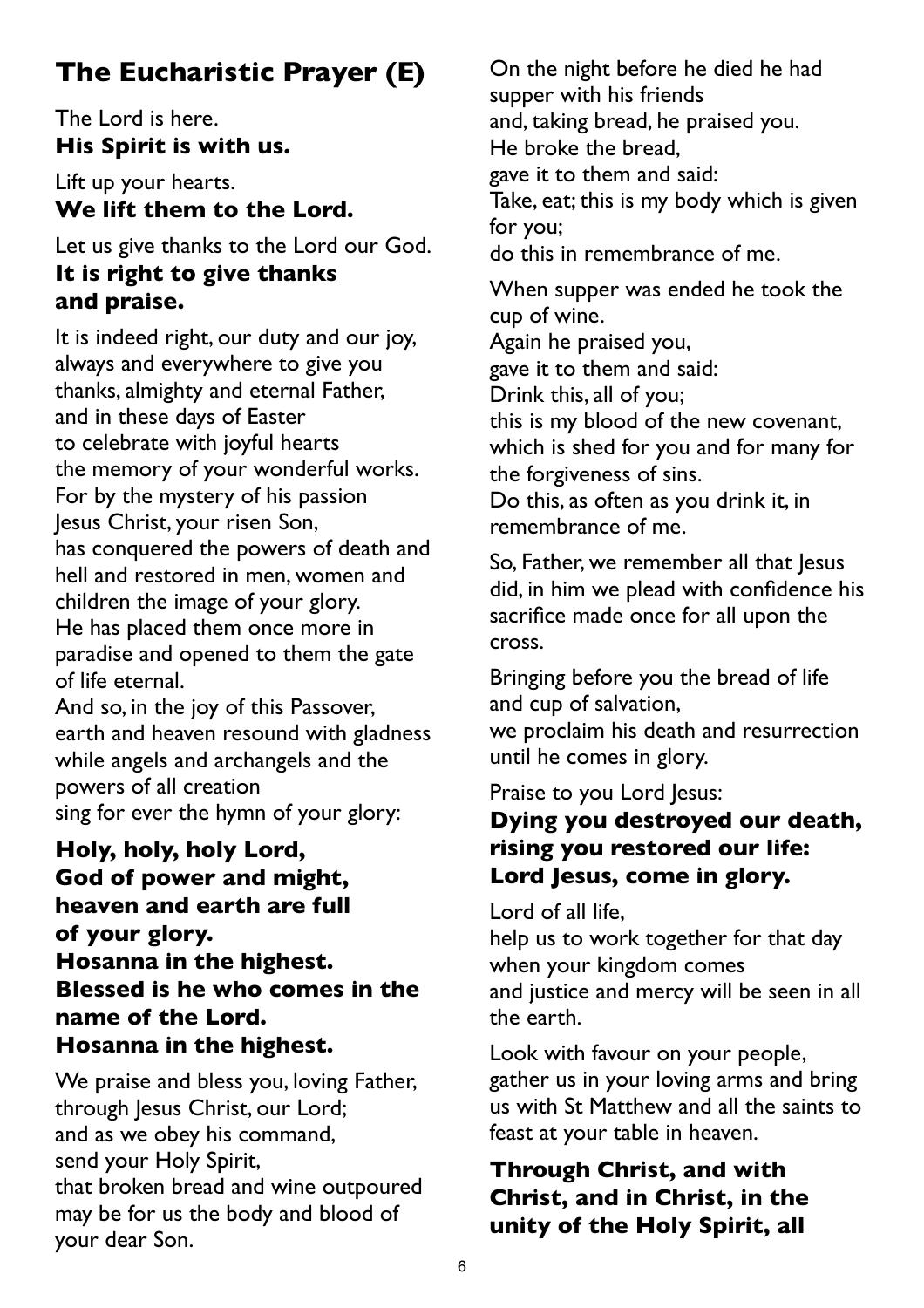**honour and glory are yours, O loving Father, for ever and ever. Amen.**

## **The Lord's Prayer**

Raised again with Christ in the power of the Spirit, we say:

**Our Father in heaven, hallowed be your name, your kingdom come, your will be done, on earth as in heaven. Give us today our daily bread. Forgive us our sins as we forgive those who sin against us. Lead us not into temptation but deliver us from evil. For the kingdom, the power, and the glory are yours now and for ever. Amen.** 

*As the children return from Young Church we sing*

# 㽈 **Chant** 㽈

Surrexit Christus, alleluia! Cantate Domino, alleluia!

*Christ is risen, alleluia! Sing to the Lord, alleluia! Taizé Community © Ateliers et Presses de Taizé*

## **Breaking of the Bread**

We break this bread to share in the body of Christ.

#### **Though we are many, we are one body, because we all share in one bread.**

## **Agnus Dei**

**Lamb of God, you take away the sin of the world, have mercy on us.**

**Lamb of God, you take away the sin of the world, have mercy on us.**

**Lamb of God, you take away the sin of the world, grant us peace.**

# **Giving of Communion**

Alleluia. Christ our passover is sacrificed for us. **Therefore let us keep the feast. Alleluia.**

*Communicant members of any Christian Church are invited to receive Holy Communion. If you wish to receive a blessing please bow your head.*

# 㽈 **Anthem** 㽈

# 㽈 **Hymn** 㽈

Earth, earth, awake; your praises sing: *Alleluia!* Greet with the dawn your risen King: *Alleluia!* Bright suns and stars, your homage pay: *Alleluia!* Life reigns again this Easter Day: *Alleluia!* All nature sings of hope reborn: *Alleluia!* Christ lives to comfort those who mourn: *Alleluia!* First fruit of all the dead who sleep: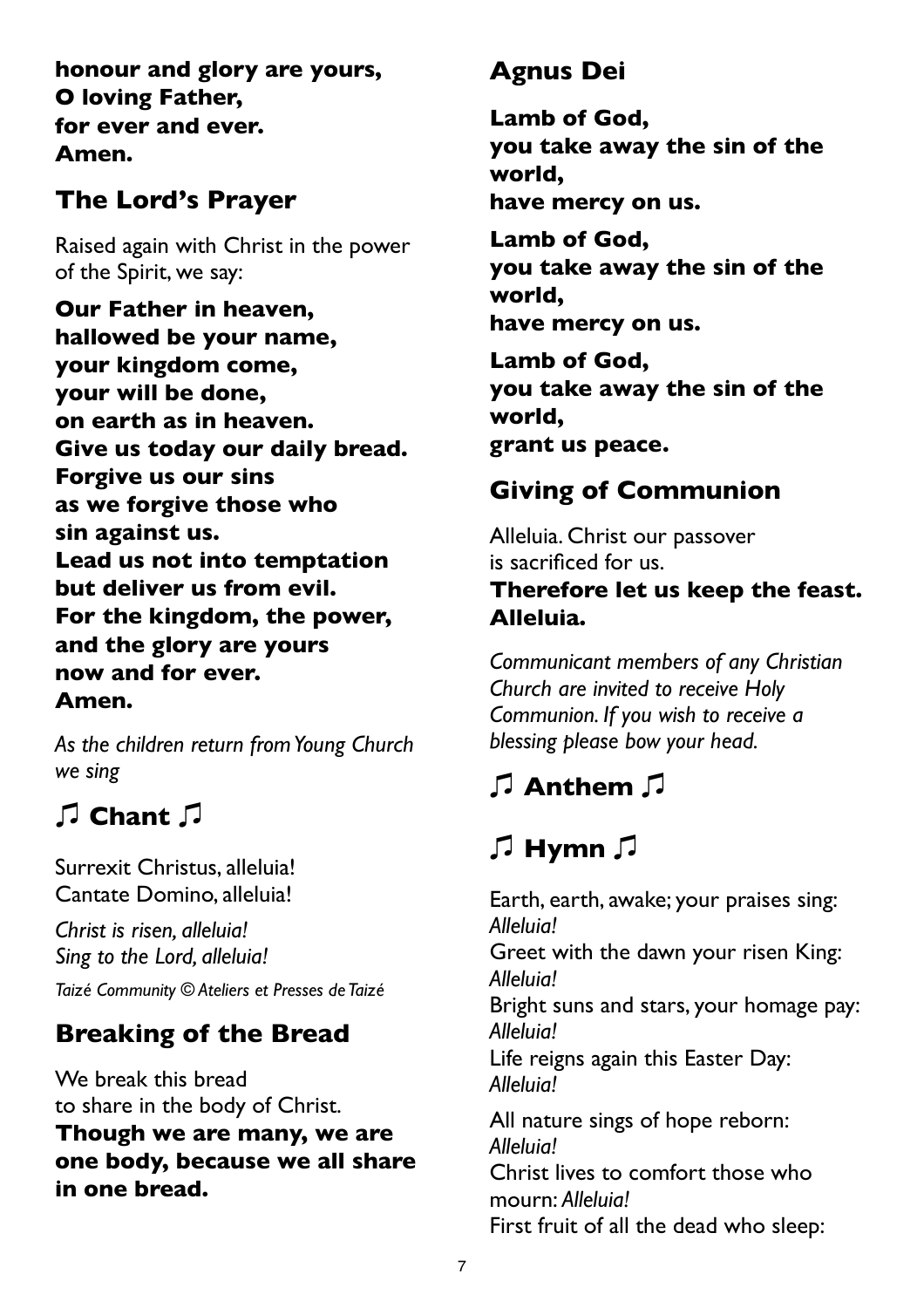#### *Alleluia!*

Promise of joy for all who weep: *Alleluia!*

Winter is past, the night is gone: *Alleluia!*

Christ's light, triumphant, pales the dawn: *Alleluia!*

Creation spreads its springtime bloom: *Alleluia!*

Life bursts like flame from death's cold tomb: *Alleluia!*

Praise we the Father, Spirit, Son: *Alleluia!*

Praise we the victory God has won: *Alleluia!*

Praise we the Lamb who reigns above: *Alleluia!*

Praise we the King whose rule is love: *Alleluia!*

*Herman G. Stuempfle, Jr (1923-2007) © 1996, GIA Publications Inc.*

# **Prayer after Communion**

*Silence is kept.*

Eternal God, whose Son Jesus Christ is the way, the truth, and the life: grant us to walk in his way, to rejoice in his truth, and to share his risen life; who is alive and reigns, now and for ever.

### **Amen.**

**Almighty God, we thank you for feeding us with the body and blood of your Son Jesus Christ. Through him we offer you our souls and bodies to be a living sacrifice. Send us out in the power of your Spirit to live and work**

### **to your praise and glory. Amen.**

## **Notices**

# 㽈 **Hymn** 㽈

Paschal Feast! Upon the cross Jesus gave Himself to save us. Sin's sad leaven throw away: break the bread of life He gave us. *Alleluia!*

Risen again, our living Lord death's dominion now has shattered. Now we share His risen life, hell's dread powers for ever scattered. *Alleluia!*

Christ is risen from the grave, all who sleep in death awaking. First fruit of the harvest field: now our Easter dawn is breaking. *Alleluia!*

As through man death comes to all, so has man unlocked death's prison. As in Adam all are dead, so in Christ shall all be risen. *Alleluia!*

*Edwin Le Grice (1911-1992) based on The Easter Anthems*

# **¶ Dismissal**

# **The Blessing**

God the Father,

by whose glory Christ was raised from the dead, strengthen you to walk with him in his risen life;

and the blessing of God almighty, the Father, the Son, and the Holy Spirit, be upon you and remain with you and all those whom you love and all those for whom you pray this day and for evermore.

#### **Amen.**